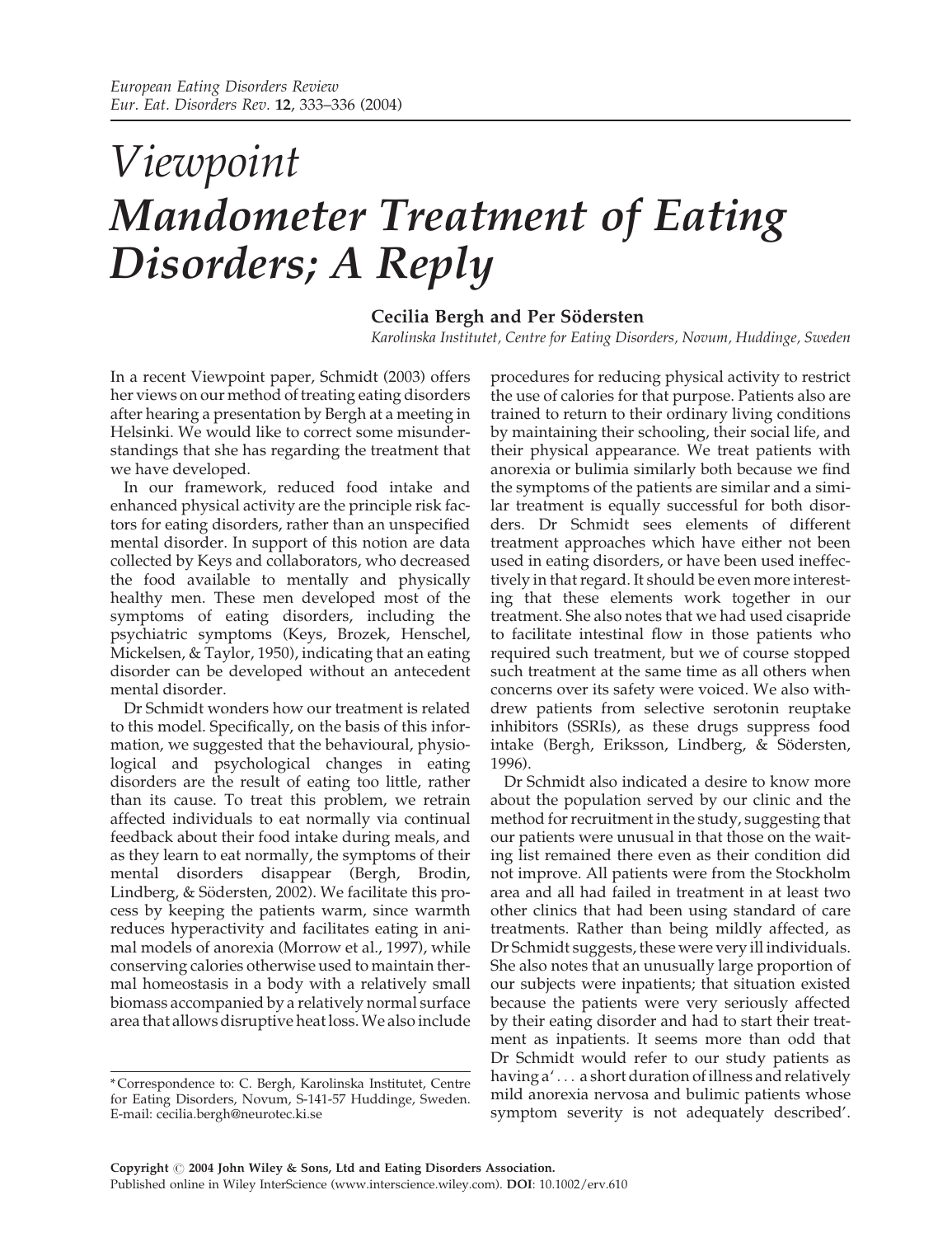The anorexics in the study had a median body mass index (BMI) of 15, ranging as low as 10.8; to regard these individuals as mildly affected is simply incomprehensible. Moreover, their abnormal depression, anxiety, obsession and eating disorder inventory status was also reported, along with their age, duration of disorder, BMI, number of previous treatments, daily binge eating, daily vomiting, attempted/considered suicide, use of psychopharmacological drugs, alcohol consumption, smoking, presence of headache, nausea, fatigue, insomnia, dyspepsia/constipation, lanugo hair, menstruation, as well as heart rate and blood pressure. It is not clear what other measures would have made her more familiar with the characteristics of the subjects in our study.

Dr Schmidt's notion that this treatment was effective only for young patients is undermined by that fact that our patients ranged in age from 10–33 years old. The likely reason that they refrained from seeking out alternative forms of therapy as they waited for our treatment is that they all had been through those other forms of treatments with no improvement. The reason that no additional details were given about the treatment in the long-term followup study is that the treatment was identical to that reported in the randomized clinical trial. Finally, Dr Schmidt does not seem to understand how a rapid and long-lasting remission of seriously affected eating disorder patients would be more cost effective than the chronic treatment of such patients as they repeatedly become hospitalized over many years.

Dr Schmidt refers to our randomized clinical trial as 'very small'. A power calculation was done using our preliminary results to estimate the appropriate number of patients needed to define a statistically valid conclusion and the effect of our treatment was statistically significant (Bergh et al., 2002). However, the statistical significance of the effect would not have been more impressive had it been obtained on a larger group of patients. If an experimenter injected five experimental rats with arsenic and five control rats with the vehicle and found that all the arsenic-treated rats died but that none of the controls died, one should not inject more rats to find out if arsenic is lethal. Instead, one should conclude that arsenic has a strong effect on rats ( $p = 0.004$  using a one-sided Mann–Whitney U-test). More importantly than the size of the groups, our study used a minimum of exclusion criteria, and it is therefore likely that the results are applicable to a broader range of patients than would have been the case had the patients been more narrowly defined. We

have now successfully treated over 200 patients and we continue to show significant improvement in about 90% of even the most severely affected patients and complete remission in about 75% of those serious cases. As important, we find that only about 10% of those in remission relapse over a 5-year period.

That Dr Schmidt regards these results as being typical of what others report is astonishing; there are no published reports of success rates anywhere near these. Dr Schmidt is incorrect in arguing that family-based interventions have good long-term effects on outcome in young anorexic patients. The best studies on this topic are the randomized clinical trial by Russell, Szmukler, Dare, and Eisler (1987) and the follow-up by Eisler, Dare, Russell, Szmukler, & Dodge (1997). These authors concluded that much of the improvement at follow-up can be 'attributed to the natural outcome of the illness' (Eisler et al., 1997). In other words, the treatment did not have a major effect on the outcome of the disorder.

The subsequently published studies on the same topic are, if anything, even less convincing that there is an effective standard of care treatment (Eisler et al., 2000; Robin et al., 1999). Indeed, the only study showing an effect of treatment in adult anorexic patients reported that cognitive behavioural therapy reduced the rate of relapse from 53 to 22% compared to nutritional counselling during only a 1-year period (Pike, Walsh, Vitousek, Wilson, & Bauer, 2003). These rates of relapse are much higher than those that we reported, the patients were followed for a fraction of our follow-up period, and the authors report no improvement in the rate of remission.

The evidence for the claim that cognitive behavioural therapy is effective in bulimia (Fairburn & Harrison, 2003) also is weak. A recent series of studies showed that only 27 (19%) out of 194 patients who entered such therapy for bulimia were in remission 4 months after treatment (Agras et al., 2000; Halmi et al., 2002; Mitchell et al., 2002). Clearly, outcome in both anorexia (Steinhausen, 2002) and bulimia (Quadflieg & Fichter, 2003) remains poor using the treatments that are commonly in use.

The other issues regarding our data that Dr Schmidt raises also are somewhat puzzling. She suggests that the anorexics are underweight at remission, but they are clearly not underweight. Indeed, the only case where a patient had a BMI at remission as low as 15.5 was 10 years old, a normal BMI forthat age. She further notes that we did not restore menstruation in all of our patients. However, we explain in our report that some of our patients were prepubertal (such as that 10-year-old), and it therefore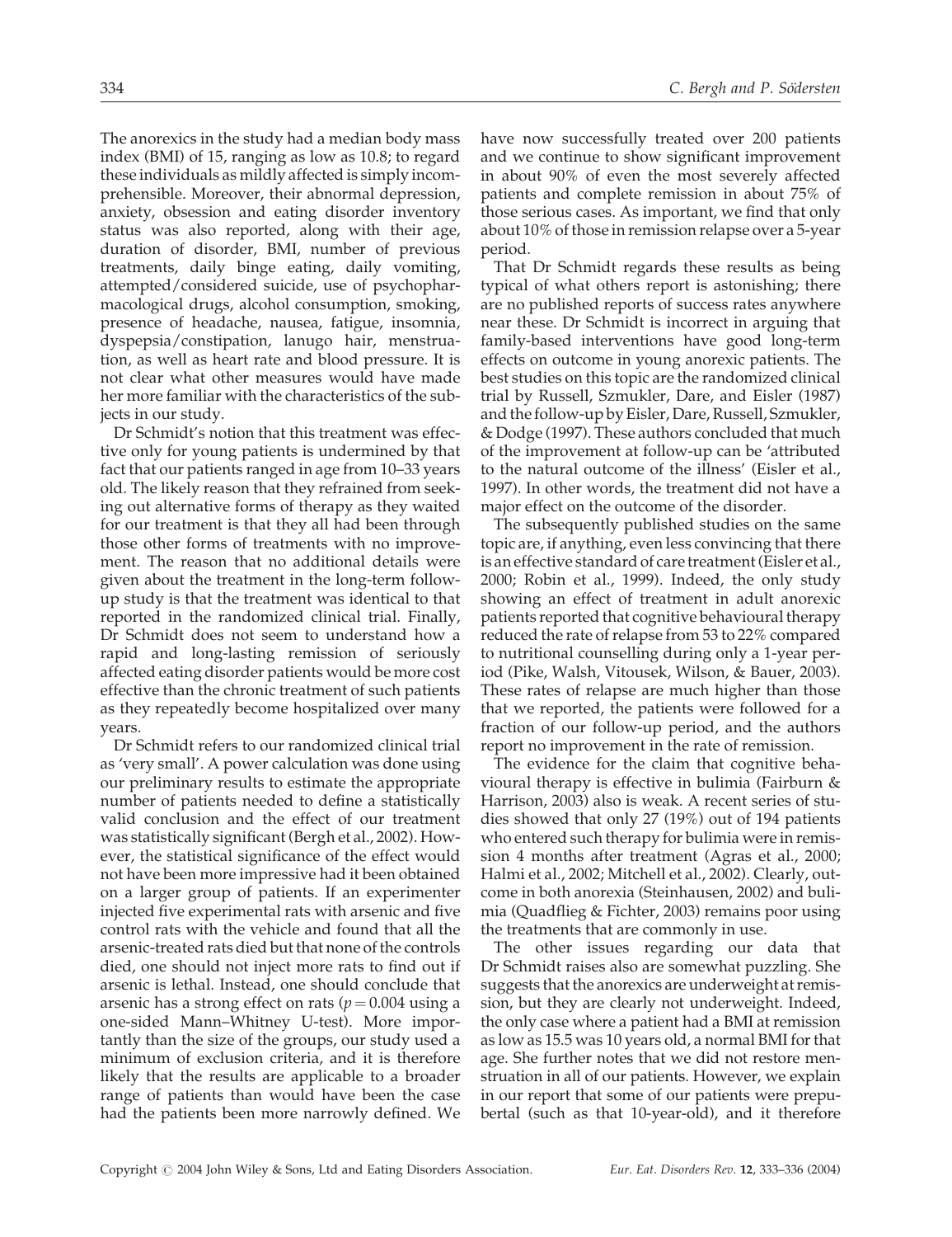would have been inappropriate to include menstruation as a condition of remission. Our remission criteria did include having normal blood tests, having normal eating patterns, having a BMI in the normal range, having normal psychiatric profiles (including a lack of compensatory behaviours in bulimics), being back in school or work and having re-established their normal social interactions. The patients also must have been able to say that they did not consider eating to be a problem for them. These high standards for remission probably form the basis for our low relapse rate.

Our study also includes a description of the outcome of all the patients that we had treated through October 31, 2000. Dr Schmidt's review of this part of our study constitutes a series of misunderstandings regarding our data. We have noted that many clinical researchers have insufficient knowledge of survival analysis and methods of statistical estimation. Space does not permit extensive discussion of these topics here. Suffice it to mention that all patients in a clinical population should be included is such estimates, independent of how long they have been in the treatment programme and that the Kaplan– Meier plot indicates the estimated probability that the patients will remain 'not in remission' at each time point (Pocock, 1998).

Dr Schmidt notes that 'In the absence of data, feelings tend to rule', to which we would respond thatin this case, feelings tend to rule even in the presence of data. Indeed, it is interesting that Dr Schmidt's comments follow the classic response to new treatments in medicine. When the data are published, even in a rigorously reviewed journal such as the Proceeding of the National Academy of Sciences, the findings are ignored, trivialized or attacked. There are typically expressions of scepticism or disbelief, along with a careful misreading of the data and conclusions, followed by a dismissal of the new findings as no better than current ineffective treatments (Thagard, 2000). One can only hope that our approach to the treatment of eating disorders will be accepted in a shorter period of time than it took for British physicians to treat scurvy properly (50 years after its cause had been discovered; Brown, 2004), or for American physicians to begin using antibiotics to treat ulcers (only 25% of such cases were thus treated more than a decade after its bacterial cause was found; Munnangi & Sonnenberg, 1997). One despairs at having evidence-based medicine play a significant role in the shaping of modern medical practice.

As Dr Schmidt proposes, our treatment should be evaluated further with a randomized clinical trial against the standard of care. However, from a statis-

tical point of view, the standard of care should have some demonstrable effect before it would be appropriate to be used as a point of comparison. There is no compelling evidence that any of the standard treatments that are presently used to treat eating disorders are effective, let alone as effective as the treatment that we have described.

## REFERENCES

- Agras, W. S., Crow, S. J., Halmi, K. A., Mitchell, J. E., Wilson, G. T., & Kraemer, H. C. (2000). Outcome predictors for the cognitive behavior treatment of bulimia nervosa: Data from a multisite study. American Journal of Psychiatry, 157, 1302–1308.
- Bergh, C., Brodin, U., Lindberg, G., & Södersten, P. (2002). Randomized controlled trial of a treatment for anorexia and bulimia nervosa. Proceedings of the National Academy of Sciences, U.S.A., 99, 9486–9491.
- Bergh, C., Eriksson, M., Lindberg, G., & Södersten, P. (1996). Selective serotonin reuptake inhibitors in Anorexia. The Lancet, 348, 1458–1459.
- Brown, S. R. (2004). Scurvy: How a surgeon, a mariner, and a gentlemen solved the greatest medical mystery of the age of sail. London: Summersdale Publishers.
- Eisler, I., Dare, C., Russell, G. F. M., Szmukler, G., & Dodge, E. (1997). Family and individual therapy in anorexia nervosa. Archives of General Psychiatry, 54, 1025–1030.
- Eisler, I., Dare, C., Hodes, M., Russell, G., Dodge, E., & le Grange, D. (2000). Family therapy for adolescent anorexia nervosa: The result of a controlled comparison for two family interventions. Journal of Child Psychology and Psychiatry, 41, 727–736.
- Fairburn, C. G., & Harrison, P. J. (2003). Eating disorders. Lancet, 361, 407–416.
- Halmi, K., Agras, W. S., Mitchell, J., Wilson, G. T., Crow, S., Bryson, S. W., & Kraemer, H. (2002). Relapse predictors of patients with bulimia nervosa who achieved abstinence through cognitive behavioral therapy. Archives of General Psychiatry, 59, 1105–1109.
- Keys, A., Brozek, J., Henschel, A., Mickelsen, O., & Taylor, H. L. (1950). The biology of human starvation. Minneapolis, MN: The University of Minnesota Press.
- Mitchell, J. E., Halmi, K., Wilson, G. T., Agras, W. S., Kraemer, H., & Crow, S. (2002). A randomized secondary treatment study of women with bulimia nervosa who fail to respond to CBT. International Journal of Eating Disorders, 32, 271–281.
- Morrow, N. S., Schall, M., Grijalva, C. V., Geiselman, P. J., Garrick, T., Nuccion, S., & Novin, D. (1997). Body temperature and wheel running predict survival times in rats exposed to activity-stress. Physiology and Behavior, 62, 815–825.
- Munnangi, S., & Sonnenberg, A. (1997). Time trends of physician visits and treatment patterns of peptic ulcer disease in the United States. Archives of Internal Medicine, 175, 1489–1494.
- Pike, K. M., Walsh, B. T., Vitousek, K., Wilson, G. T., & Bauer, J. (2003). Cognitive behavior therapy in the